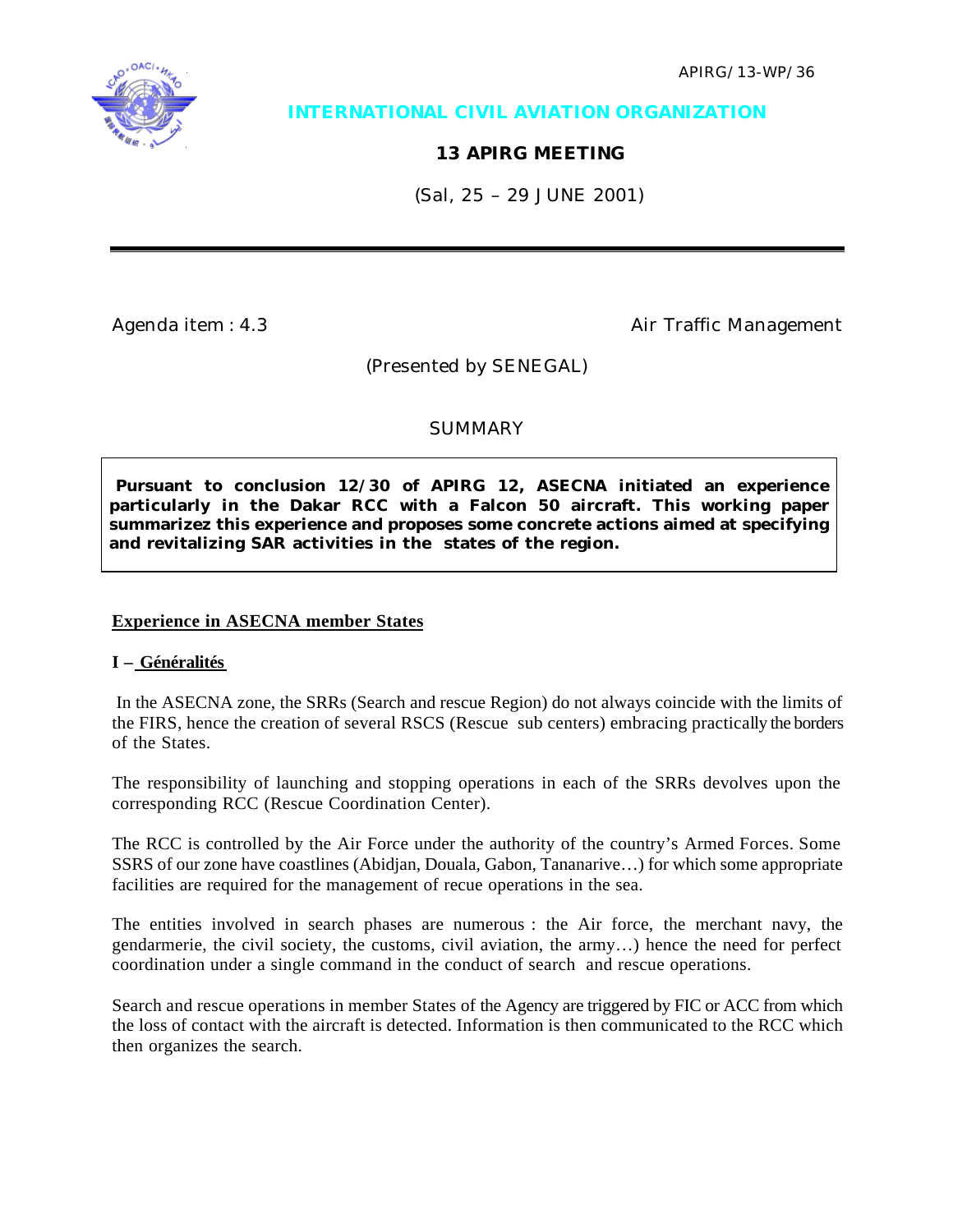#### **2 – The Dakar Example**

 The Dakar search and rescue coordination centre has been in operation since 1960. It is based in Dakar and exercices its authority in the FIRS of terrestrial and oceanic Dakar. The centre has permanently at its disposal a fully equipped SAR aircraft to discharge this function. This FALCON 50 aircraft (a semispecialized facility) was delivered to the centre's premises in November 2000. It came to replace the Atlantic Breguet which had « exhausted its potential ». This aircraft was obtained within the framework of cooperation in the field of SAR and sea coast surveillance existing betwen the French Government and the Government of Senegal.

The activity of this aircraft also extends to the Niamey FIR and the flight information sector of Abidjan through cooperation agreements signed between Senegal and Côte d'Ivoire on the one hand and Niger on the other hand.

ASECNA intends to make full use of this aircraft and the experience of the RCC of Dakar to popularize the cooperation agreements between the States of one same region or different regions with a view to launching and accelerating automatically the search and rescue operations when the need arises.

An SAR exercice of international scope is envisaged between the RCC of Dakar and the RCC of Canarias and ASECNA will contribute immensely to it.

#### **3 – ASECNA Programme for its member States**

Drawing on the Dakar example, ASECNA :

- $\triangleright$  Updates and / or designs some emergency measures for each State,
- $\triangleright$  Sensitizes States' authorities on their respective roles and its own roles in the launching and conduct of search and recue operations.

This activity is reflected by :

- the assumption of full responsibility for the participation of ASECNA States in ICAO workshop/ seminar on emergency plans and SAR plans.
- the preparation of cooperation agreements in the field of SAR
- the training of experts in SAR
- the organization of SAR exercices in RCC
- the updating of the early warning diagram in case of a disaster.

Action required :

The meeting is invited :

- To take note of the information provided.
- To take advantage, where necessary, of ASECNA's experience in order to specify in the form of a possible conclusion, the following point :